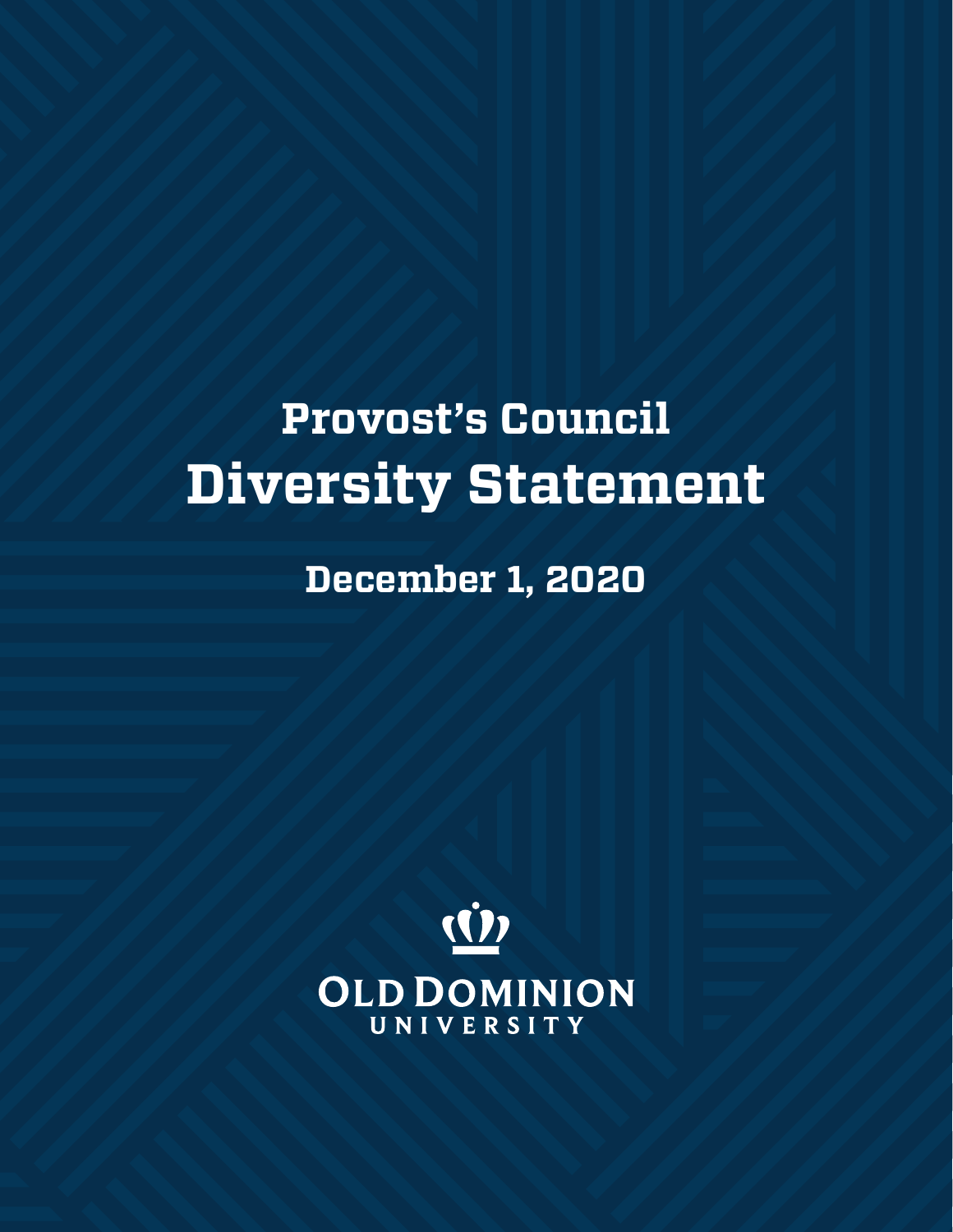Old Dominion University is a recognized [international higher education leader](https://www.timeshighereducation.com/student/best-universities/best-universities-reducing-inequalities) for reducing inequality and promoting social mobility among our students and graduates. More than half of our students come from underrepresented populations. The diversity of our students enriches our vibrant community and leads to collaborative innovation. Diversity and inclusion are sources of pride for the University.

While the racial and ethnic diversity of our student body continues to increase, the diversity of our underrepresented faculty has barely changed over the years. As of Oct. 2020, 11% of our 844 faculty and 28% of our 209 faculty administrators in the Division of Academic Affairs come from African American and LatinX populations, while 40% of our classified staff comes from those populations. The lack of racial diversity among academic affairs leaders (chairs, deans, associate deans, vice provosts, and so on) also remains a concern with few Asian, African American, and LatinX individuals holding those positions.

To continue to support our diverse student body and further close the equity gap, we must advance equity, diversity and inclusion among our faculty and faculty administrators. Representation across campus is important in supporting a thriving student body. In the next five years, we will increase the number of underrepresented faculty and faculty administrators. Addressing these disparities and inequities will provide students the same benefits that our diverse student population affords the University community. It is imperative that we strive to employ a faculty that reflects the students we serve. Anything less is a disservice to our community and inconsistent with Old Dominion University's commitment to inclusive excellence and diversity of thought.

To foster diversity and inclusion in Academic Affairs, members of the provost's council commit to the following:

- Demonstrate through actions, fiscal resources, policies, and planning a fundamental and real commitment to anti-racism by removing barriers to equity, diversity and inclusion in our faculty and staff.
- Encourage faculty and staff to participate in programming offered by the Office of Faculty Diversity and Retention.
- Partner with HBCUs, Hispanic Serving Institutions (HSIs) and other institutions to develop a pipeline of underrepresented minority scholars for potential future hires.
- Create an institutional structure, framework and policies designed for diverse learners.
- Identify a network/association (e.g., Southern Regional Education Board) and assign specific faculty/faculty administrators to participate in that network/association with the aim of recruiting diverse colleagues.